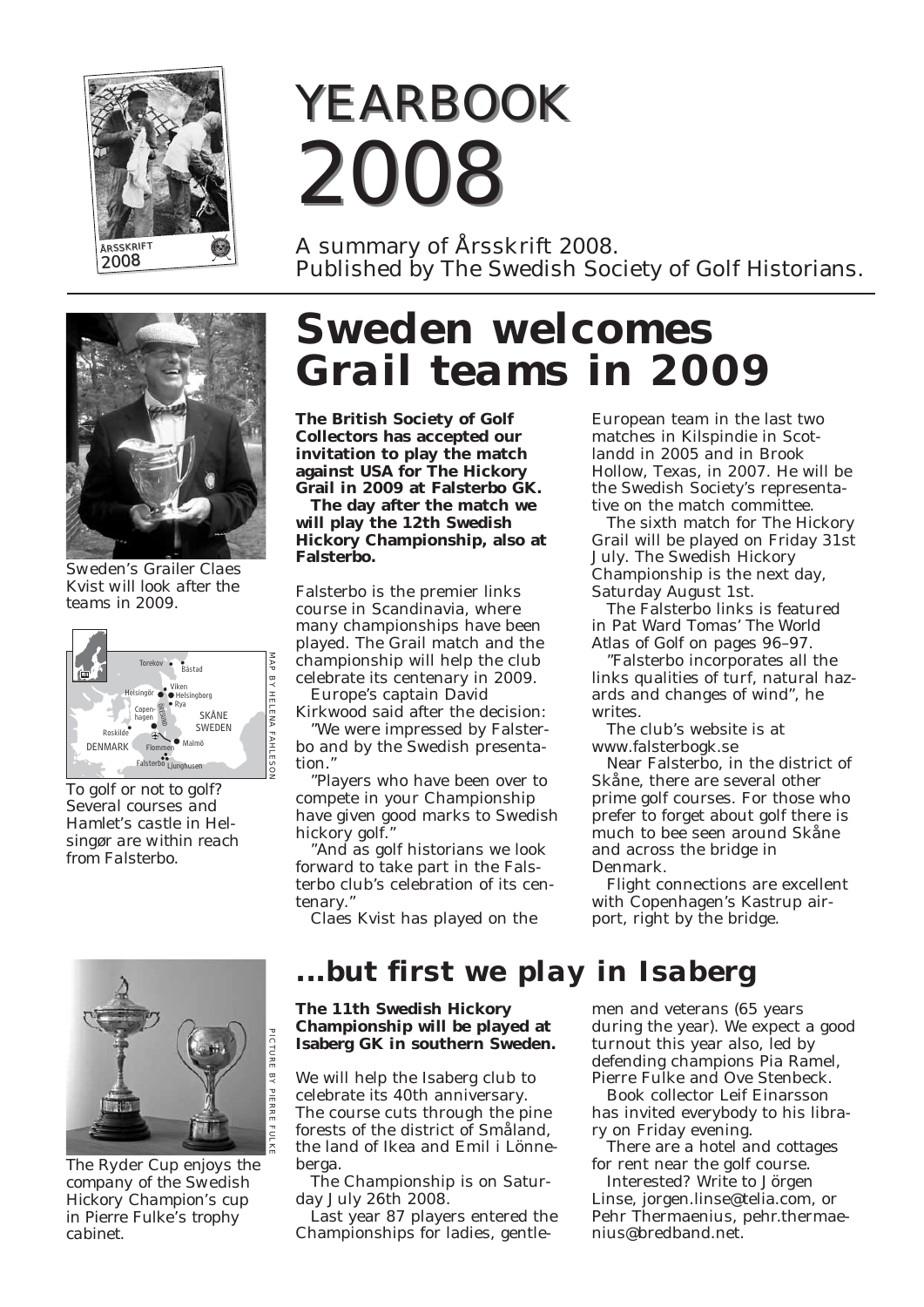

*Chris Deinlein became the first US player to enter the Swedish Hickory Championship.*

18. Das Schottifche Mail 做工资 oder Golf. (Goff.)



*JCF Guts-Muths had a chapter on golf in his 1796 sports handbook.*

PICTURE BY VIKTOR SETTERBERG



*The club carrier Viktoria was used in Arendal in 1892 – but by whom?*

### *Hickory celebration in Ljunghusen*

#### **The Swedish Hickory Championship celebrated its 10th anniversary on the links of Ljunghusen, near Falsterbo.**

The Ljunghusen club celebrated its 75 anniversary in 2007 and we played our front nine holes on the original course along the beach.

All three champions won by large margins. Home player Pia Ramel ran away from European LPGA winner Marie Wennersten From, while 2002 Ryder Cup winner Pierre Fulke scored a level par

71 to beat off fellow tour winner Adam Mednick and other players with impressive steel tournament records. Veteran favourite Ove Stenbeck lived up to expectations.

Ljunghusen veteran Sture Svantesson spoke at the dinner about what the game was like when he was a boy.

"Happiness was a good brassie lie", he said.

"Lots of things have changed, but not the flowers along the beach. I hope you did not miss them."

#### *Golf in a sports handbook in 1796*

**A sports handbook, with four pages of golf, was read in Sweden around 1800.**

Leif Einarsson, who specializes in early Swedish golf books, found this, until now, unknown book in the Royal Library in Stockholm. He learnt about the book in *100 Jahre Golf in Deutschland*,

It was written in German by JCF GutsMuths (1759–1839), who is known as the father of gymnastics in Germany.

He wrote his book – the title is too long for this summary – to reform youth. It was printed in 1796. He got his information about golf from England's most widely used betting handbook.

This book was published in 1790 under the name of whist champion Edmond Hoyle, although Hoyle by then had been

#### dead for 21 years. His name still had pulling power and the publisher kept on using it.

There is nothing to suggest that GutsMuths ever played golf or even saw it played. He could not read English, so he had an English pupil, 16-year-old Sam Glover from Birmingham, to translate Hoyle's golf chapter.

Another book by GutsMuths was published in Swedish a few years later. Unfortunately there is no golf in this book.

Still we believe that the golf chapter in German was read by the educated Swedish public around the turn of the century. There are three copies in the Royal Library, so the book might well have had a good circulation in Sweden.

The big questions are: Who read it? And did they start to play?

#### *Viktoria is the star of the Museum*

**The club carrier Viktoria has come to reside in the Swedish Golf Museum in Landskrona, near Falsterbo.**

Viktoria is a club carrier made of wood. She can be seen in a photograph taken by Viktor Setterberg in 1892 on the links of Arendal in Gothenburgh.

Viktoria has her name cut in runes under her handle. But we do not know to whom she belonged.

Viktor Setterberg was the first Swedish golf nut. He saw golf being played at Arendal, where the gentry of Gothenburgh, on the west coast, enjoyed sailing and

other sports. The golf club was started by A.V. Despard, who was pastor at the city's Church of England congregation.

When Despard's club failed, Setterberg carried on. He started Gothenburgh Golf Club in 1904 and was the first secretary of the Swedish Golf Union.

He himself estimated he wrote 40 000 pages on golf. He translated the rules, biked along the coast to find suitable golf land and he was an enthusiastic photographer. His papers and pictures are kept in the collection of the Gothenburgh Golf Club.

If only he had told us who carried Viktoria.